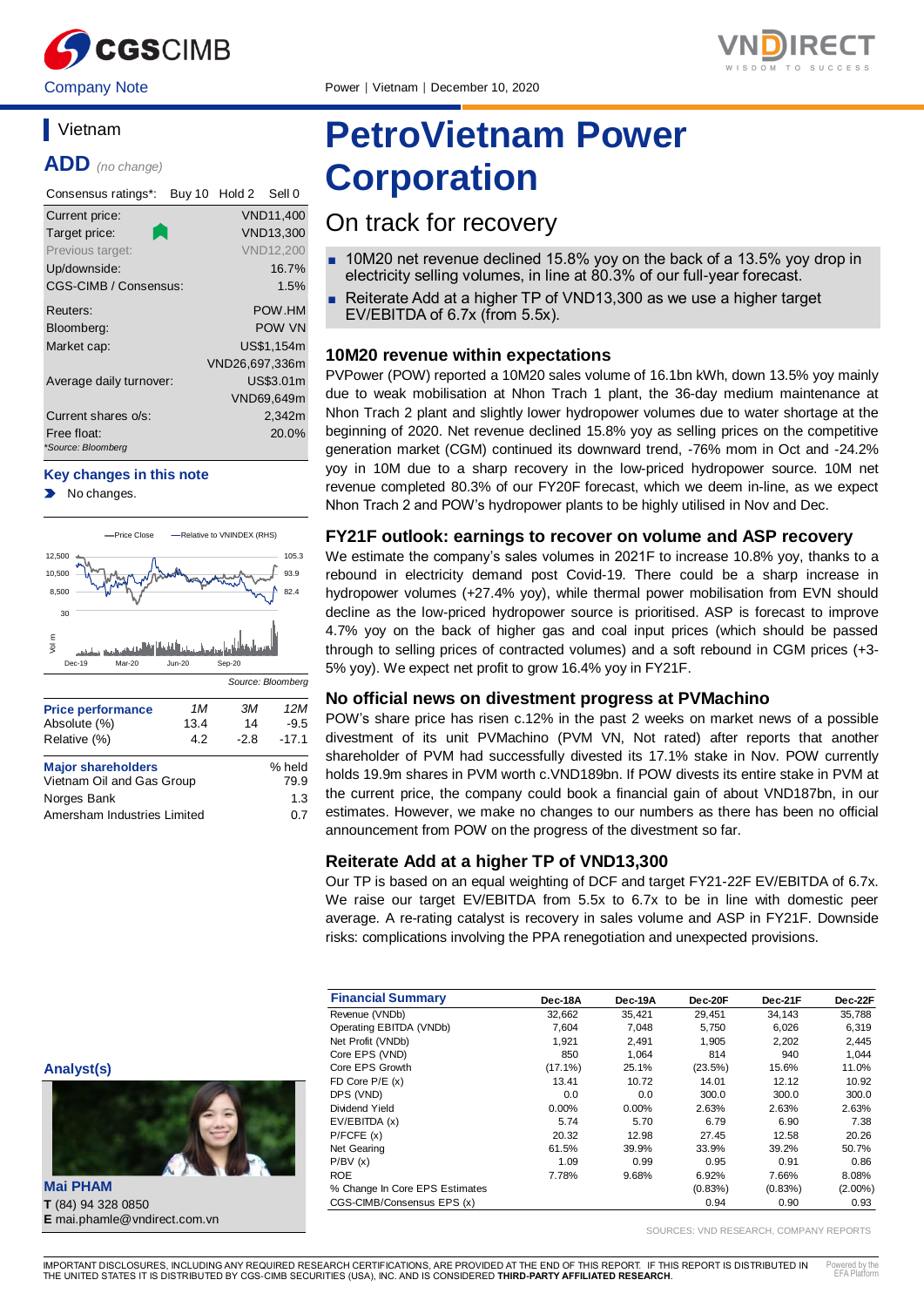

Power │ Vietnam PetroVietnam Power Corporation │ December 10, 2020



*CGM prices plunged in Oct as unexpected heavy rain in Vietnam led to strong mobilisation of hydropower, which is the cheapest source of power.*

# On track for recovery



# **Reiterate Add at higher target price of VND13,300**

| Figure 2: DCF valuation – summary of free cash flow (FCF) |                          |          |         |          |                                        |
|-----------------------------------------------------------|--------------------------|----------|---------|----------|----------------------------------------|
|                                                           | 2019                     | 2020F    | 2021F   | 2022F    | $^{\prime\prime}$<br>2030F             |
| <b>EBITDA</b>                                             | 7.048                    | 5.750    | 6,026   | 6,319    | 6,013                                  |
| (-) Depreciation and Amortisation, ex NT 3&4              | (3, 132)                 | (2,654)  | (2,654) | (2,654)  | (1,960)                                |
| <b>EBIT</b>                                               | 3.917                    | 3.096    | 3.372   | 3.665    | 4,053                                  |
| $(-)$ Tax                                                 | (307)                    | (469)    | (506)   | (575)    | (811)                                  |
| Tax rate (%)                                              | $\overline{\phantom{a}}$ | $\Omega$ | 0       | $\Omega$ | $\Omega$                               |
| <b>EBIAT</b>                                              | 3,609                    | 2,627    | 2,865   | 3,090    | 3,242                                  |
| (+) Depreciation and Amortisation                         | 3,132                    | 2.654    | 2.654   | 2.654    | 1,960                                  |
| (+) (Increase)/decrease in net working capital            | 2,057                    | (449)    | (378)   | 498      | 70                                     |
| (-) Capital Expenditure, ex NT 3&4                        | (349)                    | (295)    | (341)   | (358)    | (415)                                  |
| Unleveraged Free cash flow (FCFF)                         | 8,449                    | 4,538    | 4,801   | 5,884    | 4,857                                  |
| Terminal value                                            |                          |          |         |          | 52,070                                 |
|                                                           |                          |          |         |          | SOURCES: VND RESEARCH, COMPANY REPORTS |

| <b>Figure 3: Cost of equity</b><br>Cost of equity |       | <b>Figure 4: WACC and terminal growth</b><br><b>WACC &amp; terminal growth</b> |                                             |  |
|---------------------------------------------------|-------|--------------------------------------------------------------------------------|---------------------------------------------|--|
|                                                   |       |                                                                                |                                             |  |
| Beta                                              | 0.9   | Enterprise value                                                               | 47,298                                      |  |
| Risk premium                                      | 11.0% | Debt                                                                           | (17, 034)                                   |  |
| Cost of equity- ke                                | 13.9% | Cost of debt                                                                   | 6.0%                                        |  |
|                                                   |       | Tax rate                                                                       | 15.0%                                       |  |
|                                                   |       | <b>WACC</b>                                                                    | 11.5%                                       |  |
|                                                   |       | Perpetual growth rate                                                          | 2.0%                                        |  |
| SOURCES: VNDIRECT RESEARCH, COMPANY REPORTS       |       |                                                                                | SOURCES: VNDIRECT RESEARCH, COMPANY REPORTS |  |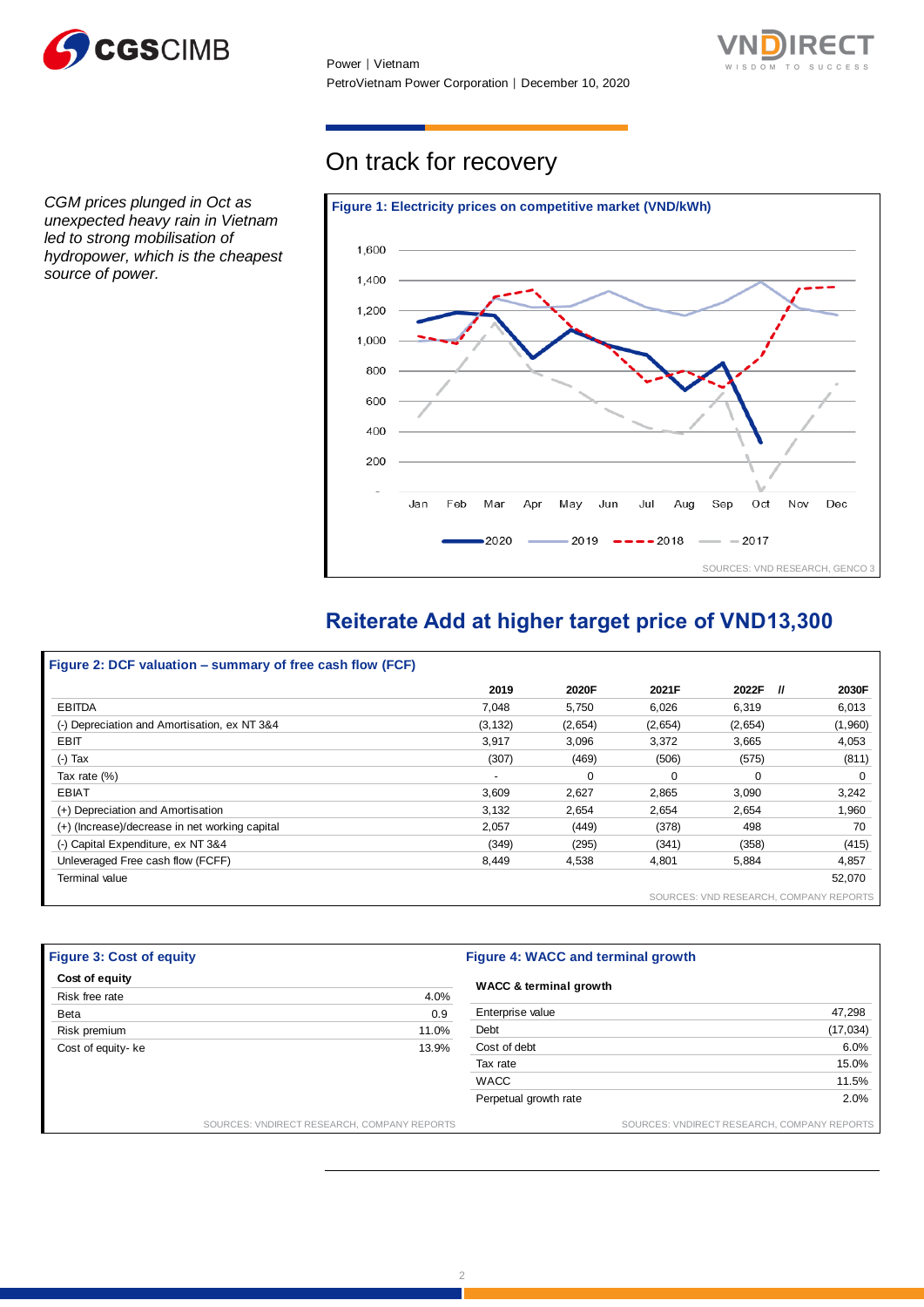

*We make no significant changes in FY20-22F forecasts, however we raise the FY21-22F EV/EBITDA target from 5.5x to 6.7x, to be in line with peer average.* 

# Power │ Vietnam PetroVietnam Power Corporation │ December 10, 2020



**Figure 5: Blended valuation** 

| <b>Methods</b>             | <b>Target multiple</b> | Implied share price | Weight | <b>Weighted Value</b>      |
|----------------------------|------------------------|---------------------|--------|----------------------------|
|                            |                        | VND per share       | %      | VND per share              |
| Average FY21-22F EV/EBITDA | 6.7x                   | 11.996              | 50%    | 5,998                      |
| DCF, 10y                   |                        | 14.533              | 50%    | 7,266                      |
| Implied share price        |                        |                     |        | 13,264                     |
| Rounded share price        |                        |                     |        | 13,300                     |
|                            |                        |                     |        | SOURCES: VNDIRECT RESEARCH |

| Company                    | Bloomberg Ticker Recom. |            | Price  | Target<br>price | <b>Mkt Cap</b> |             | P/E(x) | 3-yr EPS<br>CAGR (%) |           | P/BV(x)     |           | <b>EV/EBITDA</b><br>(x) |             | <b>ROE (%)</b> |
|----------------------------|-------------------------|------------|--------|-----------------|----------------|-------------|--------|----------------------|-----------|-------------|-----------|-------------------------|-------------|----------------|
|                            |                         |            | LC\$   | LC\$            | US\$m          | FY20F FY21F |        |                      |           | FY20F FY21F |           | FY20F FY21F             | FY20F FY21F |                |
| International peer         |                         |            |        |                 |                |             |        |                      |           |             |           |                         |             |                |
| Guodian Changyuan Electric | 000966 CH Equity        | <b>NR</b>  | 3.7    | <b>NA</b>       | 633.4          | 8.4         | 5.8    | 5.0%                 | 0.9       | 0.8         | <b>NA</b> | <b>NA</b>               | <b>NA</b>   | <b>NA</b>      |
| Malakoff Corp Bhd          | MLK MK Equity           | <b>ADD</b> | 0.9    | 1.05            | 1,074.2        | 14.0        | 13.6   | 2.7%                 | 0.7       | 0.7         | 6.5       | 6.1                     | 5.2         | 5.4            |
| <b>JSW Energy Ltd</b>      | <b>JSW IN Equity</b>    | <b>NR</b>  | 65.1   | <b>NA</b>       | 1,452.4        | 12.7        | 11.0   | $-0.4%$              | 0.9       | 0.8         | 6.0       | 5.3                     | 5.8         | 6.2            |
| An Hui Wenergy Co Ltd      | 000543 CH Equity        | <b>NR</b>  | 4.0    | <b>NA</b>       | 1,388.1        | 8.8         | 7.6    | 13.8%                | 0.6       | 0.6         | <b>NA</b> | <b>NA</b>               | 3.2         | 3.8            |
| First Gen Corp             | <b>FGEN PM Equity</b>   | <b>NR</b>  | 27.9   | <b>NA</b>       | 2,083.8        | 9.0         | 8.0    | $-0.4%$              | 0.8       | 0.7         | 4.5       | 3.9                     | 6.3         | 7.4            |
| Average                    |                         |            |        |                 | 1,326.4        | 10.6        | 9.2    | 4.1%                 | 0.8       | 0.7         | 5.7       | 5.1                     | 5.1         | 5.7            |
| Domestic peer              |                         |            |        |                 |                |             |        |                      |           |             |           |                         |             |                |
| PetroVietnam Nhon Trach 2  | NT2 VN Equity           | <b>NR</b>  | 23.700 | <b>NA</b>       | 295.0          | 10.5        | 10.0   | 3.4%                 | 1.6       | 1.6         | 5.0       | 4.7                     | 9.3         | 10.8           |
| Pha Lai Thermal Power      | PPC VN Equity           | <b>NR</b>  | 24.050 | <b>NA</b>       | 332.7          | 9.3         | 8.8    | $-12.9%$             | 1.3       | 1.2         | 8.6       | 8.5                     | 12.0        | 12.4           |
| Hai Phong Thermal Power    | HND VN Equity           | <b>NR</b>  | 19,300 | <b>NA</b>       | 412.9          | 8.0         | 11.3   | $-10.5%$             | <b>NA</b> | <b>NA</b>   | <b>NA</b> | <b>NA</b>               | 10.4        | 7.5            |
| Average                    |                         |            |        |                 | 346.8          | 9.3         | 10.1   | $-6.7%$              | 1.5       | 1.4         | 6.8       | 6.6                     | 10.6        | 10.3           |
| PVPower                    | POW VN Equity           | ADD        | 11,400 | 13,300          | 1,154.0        | 14.0        | 12.1   | 2.4%                 | 1.0       | 0.9         | 6.8       | 6.8                     | 6.9         | 7.7            |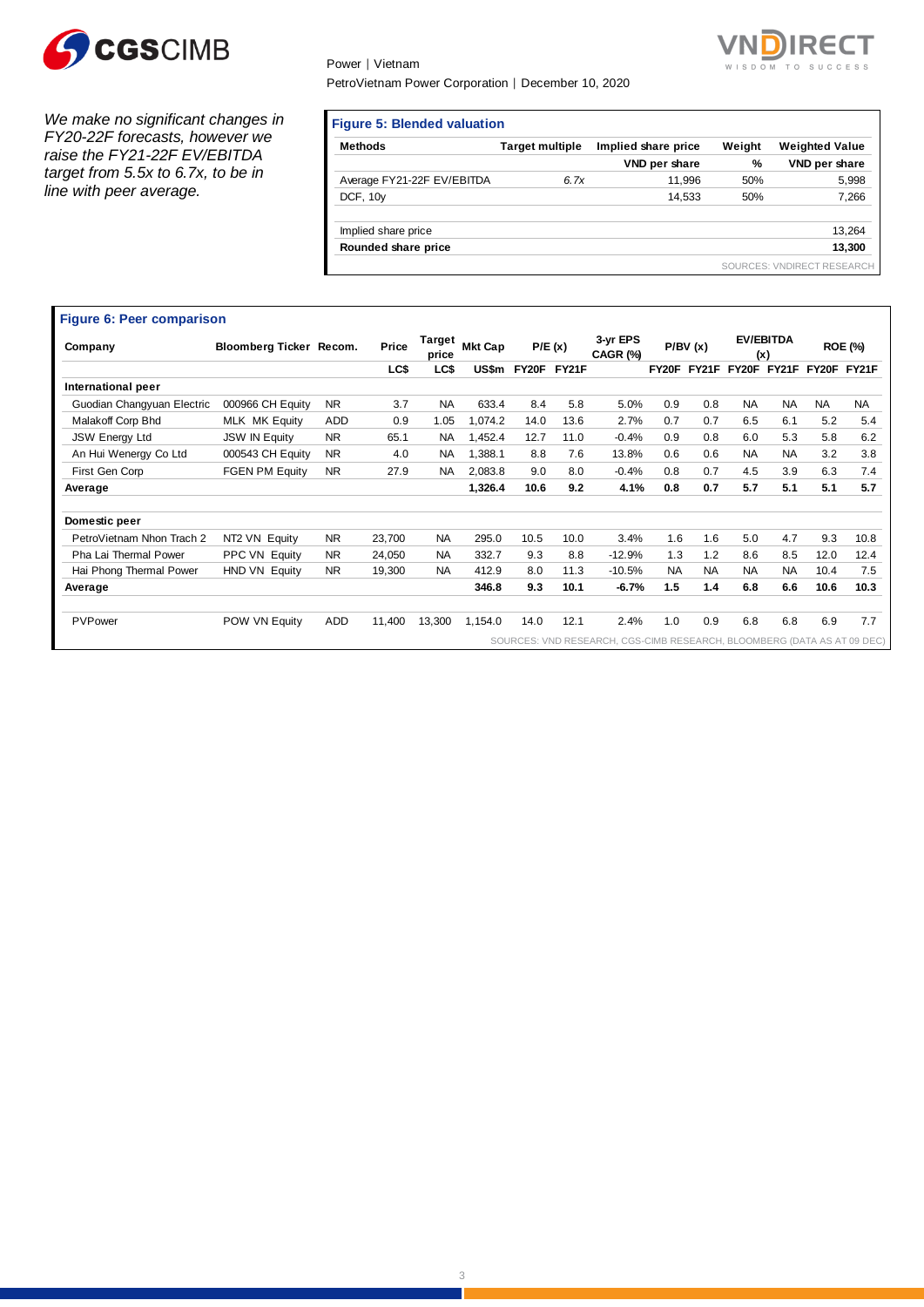



## **BY THE NUMBERS**



### **Profit & Loss**

| (VNDb)                                    | Dec-18A  | Dec-19A  | Dec-20F  | Dec-21F  | Dec-22F      |
|-------------------------------------------|----------|----------|----------|----------|--------------|
| <b>Total Net Revenues</b>                 | 32,662   | 35,421   | 29,451   | 34,143   | 35,788       |
| <b>Gross Profit</b>                       | 4.477    | 5.123    | 4,187    | 4,327    | 4,574        |
| <b>Operating EBITDA</b>                   | 7.604    | 7,048    | 5,750    | 6,026    | 6,319        |
| Depreciation And Amortisation             | (3,920)  | (3, 132) | (2,654)  | (2,654)  | (2,654)      |
| <b>Operating EBIT</b>                     | 3,683    | 3,917    | 3,096    | 3,372    | 3,665        |
| Financial Income/(Expense)                | (1, 264) | (877)    | (619)    | (503)    | (450)        |
| Pretax Income/(Loss) from Assoc.          | 50       | 57       | 60       | 60       | 60           |
| Non-Operating Income/(Expense)            | 22       | 48       | 12       | 14       | 19           |
| Profit Before Tax (pre-El)                | 2,492    | 3,145    | 2,548    | 2,943    | 3,294        |
| <b>Exceptional Items</b>                  | 0        | O        | o        | O        | <sup>0</sup> |
| <b>Pre-tax Profit</b>                     | 2,492    | 3,145    | 2,548    | 2,943    | 3,294        |
| Taxation                                  | (205)    | (307)    | (378)    | (434)    | (509)        |
| Exceptional Income - post-tax             | O        | $\Omega$ | o        | O        | 0            |
| <b>Profit After Tax</b>                   | 2,287    | 2,837    | 2,170    | 2,509    | 2,785        |
| Minority Interests                        | (366)    | (346)    | (265)    | (306)    | (340)        |
| <b>Preferred Dividends</b>                | $\Omega$ | $\Omega$ | 0        | $\Omega$ | 0            |
| FX Gain/(Loss) - post tax                 | $\Omega$ | $\Omega$ | 0        | $\Omega$ | <sup>0</sup> |
| Other Adjustments - post-tax              | $\Omega$ | $\Omega$ | $\Omega$ | $\Omega$ | $\Omega$     |
| <b>Net Profit</b>                         | 1,921    | 2,491    | 1,905    | 2,202    | 2,445        |
| <b>Recurring Net Profit</b>               | 1,921    | 2,491    | 1,905    | 2,202    | 2,445        |
| <b>Fully Diluted Recurring Net Profit</b> | 1,921    | 2,491    | 1,905    | 2,202    | 2,445        |

#### **Cash Flow**

| (VNDb)                           | Dec-18A  | Dec-19A  | Dec-20F  | Dec-21F  | Dec-22F  |
|----------------------------------|----------|----------|----------|----------|----------|
| <b>EBITDA</b>                    | 7,604    | 7,048    | 5,750    | 6,026    | 6,319    |
| Cash Flow from Invt. & Assoc.    | O.       | $\Omega$ | O        | $\Omega$ | 0        |
| Change In Working Capital        | (1, 114) | (2,057)  | 449      | 378      | (498)    |
| (Incr)/Decr in Total Provisions  | (69)     | 766      | 0        | $\Omega$ | 0        |
| Other Non-Cash (Income)/Expense  | 22       | 48       | 12       | 14       | 19       |
| <b>Other Operating Cashflow</b>  | (45)     | 24       | 98       | (219)    | 56       |
| Net Interest (Paid)/Received     | (1, 307) | (1, 152) | (1,093)  | (1, 122) | (1, 146) |
| <b>Tax Paid</b>                  | (96)     | (326)    | (378)    | (434)    | (509)    |
| <b>Cashflow From Operations</b>  | 4,996    | 4,352    | 4,837    | 4,643    | 4,242    |
| Capex                            | (219)    | (137)    | (3, 166) | (6,770)  | (8,881)  |
| Disposals Of FAs/subsidiaries    | 125      | 4        | $\Omega$ | $\Omega$ | 0        |
| Acq. Of Subsidiaries/investments | 891      | (207)    | (2, 421) | (280)    | 0        |
| Other Investing Cashflow         | 759      | 299      | 428      | 537      | 595      |
| Cash Flow From Investing         | 1,555    | (42)     | (5, 158) | (6, 513) | (8, 286) |
| Debt Raised/(repaid)             | (5, 284) | (2, 254) | 1,294    | 3,992    | 5,362    |
| Proceeds From Issue Of Shares    | 0        | 2        | 0        | $\Omega$ | 0        |
| <b>Shares Repurchased</b>        | 0        | $\Omega$ | $\Omega$ | $\Omega$ | $\Omega$ |
| Dividends Paid                   | (349)    | (119)    | (703)    | (703)    | (703)    |
| <b>Preferred Dividends</b>       | 0        | $\Omega$ | 0        | $\Omega$ | $\Omega$ |
| <b>Other Financing Cashflow</b>  | 0        | $\Omega$ | 1        | 38       | 13       |
| <b>Cash Flow From Financing</b>  | (5,633)  | (2, 370) | 592      | 3,327    | 4,673    |
| <b>Total Cash Generated</b>      | 919      | 1,940    | 271      | 1,457    | 628      |
| <b>Free Cashflow To Equity</b>   | 1,267    | 2,056    | 973      | 2,122    | 1,318    |
| <b>Free Cashflow To Firm</b>     | 7,858    | 5.462    | 772      | (748)    | (2,898)  |

SOURCES: VND RESEARCH, COMPANY REPORTS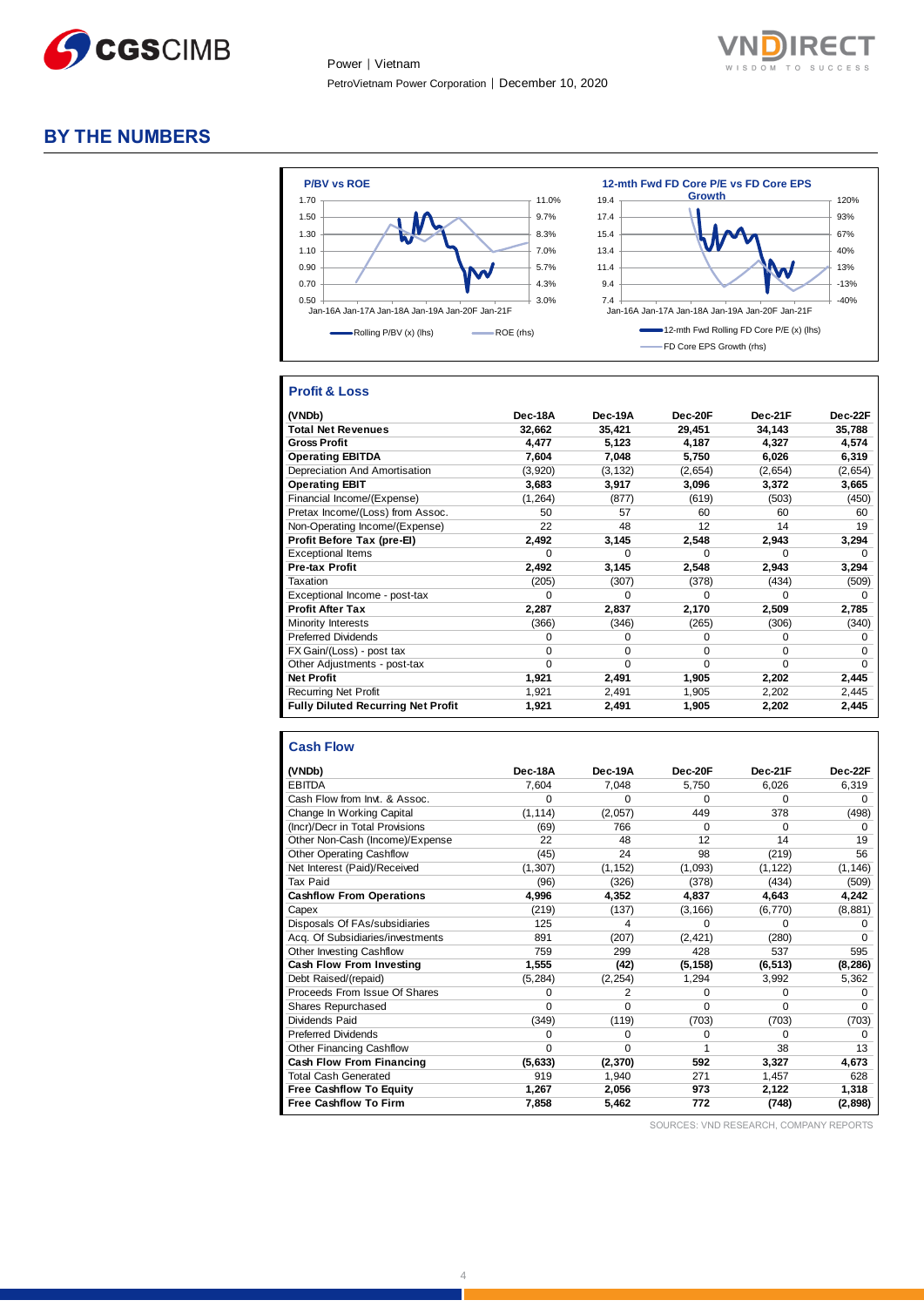

Power │ Vietnam PetroVietnam Power Corporation │ December 10, 2020



# **BY THE NUMBERS… cont'd**

| <b>Balance Sheet</b>                       |          |          |          |          |          |
|--------------------------------------------|----------|----------|----------|----------|----------|
| (VNDb)                                     | Dec-18A  | Dec-19A  | Dec-20F  | Dec-21F  | Dec-22F  |
| <b>Total Cash And Equivalents</b>          | 3.361    | 5.741    | 8.433    | 10.171   | 10.799   |
| <b>Total Debtors</b>                       | 7.531    | 8.701    | 7.199    | 7.877    | 8.401    |
| Inventories                                | 4.187    | 3.912    | 3.447    | 4.046    | 4,222    |
| <b>Total Other Current Assets</b>          | 172      | 192      | 171      | 191      | 203      |
| <b>Total Current Assets</b>                | 15,251   | 18,546   | 19,251   | 22,284   | 23,625   |
| <b>Fixed Assets</b>                        | 40.113   | 37.250   | 35,445   | 36,677   | 41,215   |
| <b>Total Investments</b>                   | 1.314    | 1.205    | 3.581    | 6.524    | 8,273    |
| <b>Intangible Assets</b>                   | 64       | 71       | 71       | 71       | 71       |
| <b>Total Other Non-Current Assets</b>      | 1.369    | 1.097    | 763      | 927      | 936      |
| <b>Total Non-current Assets</b>            | 42.860   | 39,623   | 39,859   | 44.199   | 50.494   |
| Short-term Debt                            | 706      | 3.954    | 8.846    | 12.176   | 14,210   |
| Current Portion of Long-Term Debt          | 5.848    | 5.195    | 3.365    | 2.000    | 1.330    |
| <b>Total Creditors</b>                     | 5.900    | 6.684    | 5.288    | 6.073    | 6.458    |
| <b>Other Current Liabilities</b>           | 5.116    | 3.598    | 3.456    | 4.343    | 4,174    |
| <b>Total Current Liabilities</b>           | 17,571   | 19,431   | 20,955   | 24,593   | 26,172   |
| <b>Total Long-term Debt</b>                | 13.304   | 8.406    | 6.722    | 8.797    | 12,824   |
| Hybrid Debt - Debt Component               | $\Omega$ | $\Omega$ | $\Omega$ | $\Omega$ | $\Omega$ |
| <b>Total Other Non-Current Liabilities</b> | 422      | 729      | 492      | 437      | 502      |
| <b>Total Non-current Liabilities</b>       | 13,725   | 9,135    | 7,214    | 9,234    | 13,326   |
| <b>Total Provisions</b>                    | $\Omega$ | $\Omega$ | $\Omega$ | $\Omega$ | $\Omega$ |
| <b>Total Liabilities</b>                   | 31.296   | 28.565   | 28.169   | 33.827   | 39.498   |
| Shareholders' Equity                       | 24.506   | 26.979   | 28.053   | 29.461   | 31.087   |
| <b>Minority Interests</b>                  | 2.309    | 2.624    | 2.889    | 3.195    | 3.535    |
| <b>Total Equity</b>                        | 26.815   | 29,603   | 30,942   | 32,656   | 34,622   |

# **Key Ratios**

|                                  | Dec-18A   | Dec-19A   | Dec-20F    | Dec-21F  | Dec-22F  |
|----------------------------------|-----------|-----------|------------|----------|----------|
| Revenue Growth                   | 9.9%      | 8.4%      | $(16.9\%)$ | 15.9%    | 4.8%     |
| Operating EBITDA Growth          | $(9.7\%)$ | $(7.3\%)$ | $(18.4\%)$ | 4.8%     | 4.9%     |
| Operating EBITDA Margin          | 23.3%     | 19.9%     | 19.5%      | 17.6%    | 17.7%    |
| Net Cash Per Share (VND)         | (7,044)   | (5,045)   | (4, 484)   | (5, 467) | (7, 501) |
| BVPS (VND)                       | 10.464    | 11.520    | 11.979     | 12.580   | 13,274   |
| <b>Gross Interest Cover</b>      | 2.82      | 3.40      | 2.83       | 3.01     | 3.20     |
| <b>Effective Tax Rate</b>        | 8.2%      | 9.8%      | 14.8%      | 14.7%    | 15.4%    |
| Net Dividend Payout Ratio        | <b>NA</b> | NA        | 30.8%      | 26.6%    | 23.8%    |
| <b>Accounts Receivables Days</b> | 79.76     | 83.63     | 98.80      | 80.58    | 83.01    |
| <b>Inventory Days</b>            | 49.99     | 48.78     | 53.31      | 45.86    | 48.34    |
| <b>Accounts Payables Days</b>    | 70.85     | 75.80     | 86.72      | 69.54    | 73.27    |
| <b>ROIC</b> (%)                  | 7.63%     | 9.23%     | 7.56%      | 8.79%    | 9.31%    |
| ROCE (%)                         | 8.46%     | 9.00%     | 7.26%      | 7.41%    | 7.18%    |
| Return On Average Assets         | 6.33%     | 6.92%     | 5.40%      | 5.49%    | 5.33%    |

| <b>Key Drivers</b>               |          |          |          |          |          |
|----------------------------------|----------|----------|----------|----------|----------|
|                                  | Dec-18A  | Dec-19A  | Dec-20F  | Dec-21F  | Dec-22F  |
| Power Despatched (GWh)           | 21.007.0 | 22.540.3 | 19.558.9 | 21.662.7 | 22,134.2 |
| Capacity (MW)                    | 4.208.2  | 4.208.2  | 4.205.0  | 4.205.0  | 4,205.0  |
| Average Capacity Utilisation (%) | 57.0%    | 61.1%    | 53.1%    | 58.8%    | 60.1%    |
| Avg tariff/ASP per kwh (% chg)   | 8.0%     | 0.3%     | $-3.9%$  | 4.7%     | 2.6%     |
| Fuel Cost Per Kwh (% Change)     | 16.9%    | $-3.4%$  | 2.3%     | 11.9%    | 4.1%     |
| Industry Reserve Margin (%)      | N/A      | N/A      | N/A      | N/A      | N/A      |

SOURCES: VND RESEARCH, COMPANY REPORTS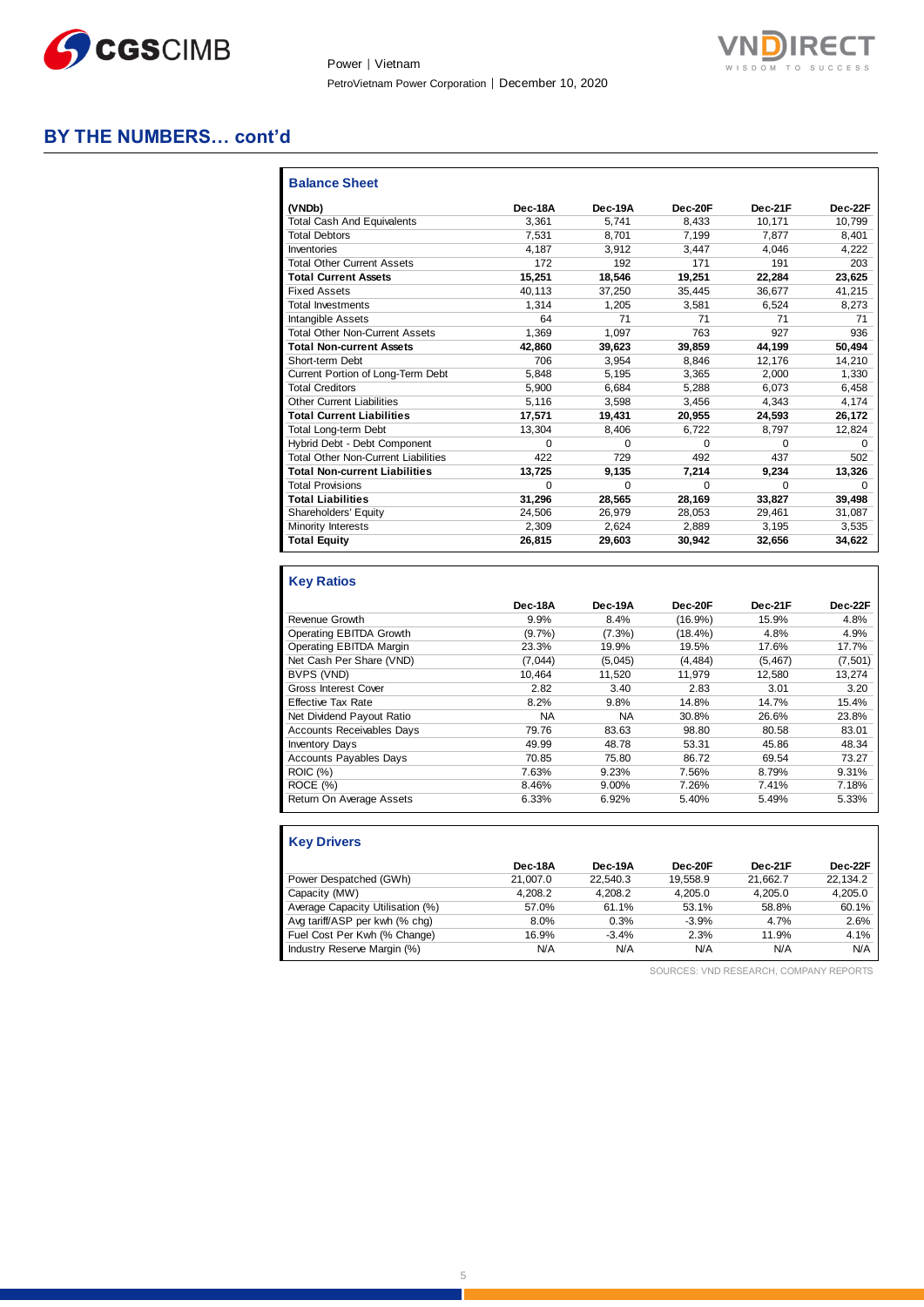



#### **DISCLAIMER**

The content of this report (including the views and opinions expressed therein, and the information comprised therein) has been prepared by and belongs to VNDIRECT Securities Corporation, and is distributed by CGS-CIMB pursuant to an arrangement between VNDIRECT Securities Corporation and CGS-CIMB. VNDIRECT Securities Corporation is not an affiliate of CGS-CIMB.

This report is not directed to, or intended for distribution to or use by, any person or entity who is a citizen or resident of or located in any locality, state, country or other jurisdiction where such distribution, publication, availability or use would be contrary to law or regulation.

By accepting this report, the recipient hereof represents and warrants that he is entitled to receive such report in accordance with the restrictions set forth below and agrees to be bound by the limitations contained herein (including the "Restrictions on Distributions" set out below). Any failure to comply with these limitations may constitute a violation of law. This publication is being supplied to you strictly on the basis that it will remain confidential. No part of this report may be (i) copied, photocopied, duplicated, stored or reproduced in any form by any means or (ii) redistributed or passed on, directly or indirectly, to any other person in whole or in part, for any purpose without the prior written consent of CGS-CIMB.

The information contained in this research report is prepared from data believed to be correct and reliable at the time of issue of this report.

VNDIRECT Securities Corporation may or may not issue regular reports on the subject matter of this report at any frequency and may cease to do so or change the periodicity of reports at any time. Neither VNDIRECT Securities Corporation nor CGS-CIMB is under any obligation to update this report in the event of a material change to the information contained in this report. Neither VNDIRECT Securities Corporation nor CGS-CIMB has any and will accept any, obligation to (i) check or ensure that the contents of this report remain current, reliable or relevant, (ii) ensure that the content of this report constitutes all the information a prospective investor may require, (iii) ensure the adequacy, accuracy, completeness, reliability or fairness of any views, opinions and information, and accordingly, VNDIRECT Securities Corporation, CGS-CIMB and their respective affiliates and related persons including China Galaxy International Financial Holdings Limited ("CGIFHL") and CIMB Group Sdn. Bhd. ("CIMBG") and their respective related corporations (and their respective directors, associates, connected persons and/or employees) shall not be liable in any manner whatsoever for any consequences (including but not limited to any direct, indirect or consequential losses, loss of profits and damages) of any reliance thereon or usage thereof. In particular, VNDIRECT Securities Corporation and CGS-CIMB disclaim all responsibility and liability for the views and opinions set out in this report.

Unless otherwise specified, this report is based upon reasonable sources. Such sources will, unless otherwise specified, for market data, be market data and prices available from the main stock exchange or market where the relevant security is listed, or, where appropriate, any other market. Information on the accounts and business of company(ies) will generally be based on published statements of the company(ies), information disseminated by regulatory information services, other publicly available information and information resulting from our research. Whilst every effort is made to ensure that statements of facts made in this report are accurate, all estimates, projections, forecasts, expressions of opinion and other subjective judgments contained in this report are based on assumptions considered to be reasonable as of the date of the document in which they are contained and must not be construed as a representation that the matters referred to therein will occur. Past performance is not a reliable indicator of future performance. The value of investments may go down as well as up and those investing may, depending on the investments in question, lose more than the initial investment. No report shall constitute an offer or an invitation by or on behalf of CGS-CIMB or VNDIRECT Securities Corporation, or their respective affiliates (including CGIFHL, CIMBG and their respective related corporations) to any person to buy or sell any investments.

CGS-CIMB and/or VNDIRECT Securities Corporation and/or their respective affiliates and related corporations (including CGIFHL, CIMBG and their respective related corporations), their respective directors, associates, connected parties and/or employees may own or have positions in securities of the company(ies) covered in this research report or any securities related thereto and may from time to time add to or dispose of, or may be materially interested in, any such securities. Further, CGS-CIMB and/or VNDIRECT Securities Corporation, and/or their respective affiliates and their respective related corporations (including CGIFHL, CIMBG and their respective related corporations) do and seek to do business with the company(ies) covered in this research report and may from time to time act as market maker or have assumed an underwriting commitment in securities of such company(ies), may sell them to or buy them from customers on a principal basis and may also perform or seek to perform significant investment banking, advisory, underwriting or placement services for or relating to such company(ies) as well as solicit such investment, advisory or other services from any entity mentioned in this report.

CGS-CIMBand/or VNDIRECT Securities Corporation and/or their respective affiliates (including CGIFHL, CIMBG and their respective related corporations) may enter into an agreement with the company(ies) covered in this report relating to the production of research reports. CGS-CIMB and/or VNDIRECT Securities Corporation may disclose the contents of this report to the company(ies) covered by it and may have amended the contents of this report following such disclosure.

The analyst responsible for the production of this report hereby certifies that the views expressed herein accurately and exclusively reflect his or her personal views and opinions about any and all of the issuers or securities analysed in this report and were prepared independently and autonomously. No part of the compensation of the analyst(s) was, is, or will be directly or indirectly related to the inclusion of specific recommendations(s) or view(s) in this report. The analyst(s) who prepared this research report is prohibited from receiving any compensation, incentive or bonus based on specific investment banking transactions or for providing a specific recommendation for, or view of, a particular company. Information barriers and other arrangements may be established where necessary to prevent conflicts of interests arising. However, the analyst(s) may receive compensation that is based on his/their coverage of company(ies) in the performance of his/their duties or the performance of his/their recommendations and the research personnel involved in the preparation of this report may also participate in the solicitation of the businesses as described above. In reviewing this research report, an investor should be aware that any or all of the foregoing, among other things, may give rise to real or potential conflicts of interest. Additional information is, subject to the duties of confidentiality, available on request.

The term "VNDIRECT Securities Corporation" shall, unless the context otherwise requires, mean VNDIRECT Securities Corporation and its affiliates, subsidiaries and related companies. The term "CGS-CIMB" shall denote, where appropriate, the relevant entity distributing or disseminating the report in the particular jurisdiction referenced below, or, in every other case except as otherwise stated herein, CGS-CIMB Securities International Pte. Ltd. and its affiliates, subsidiaries and related corporations.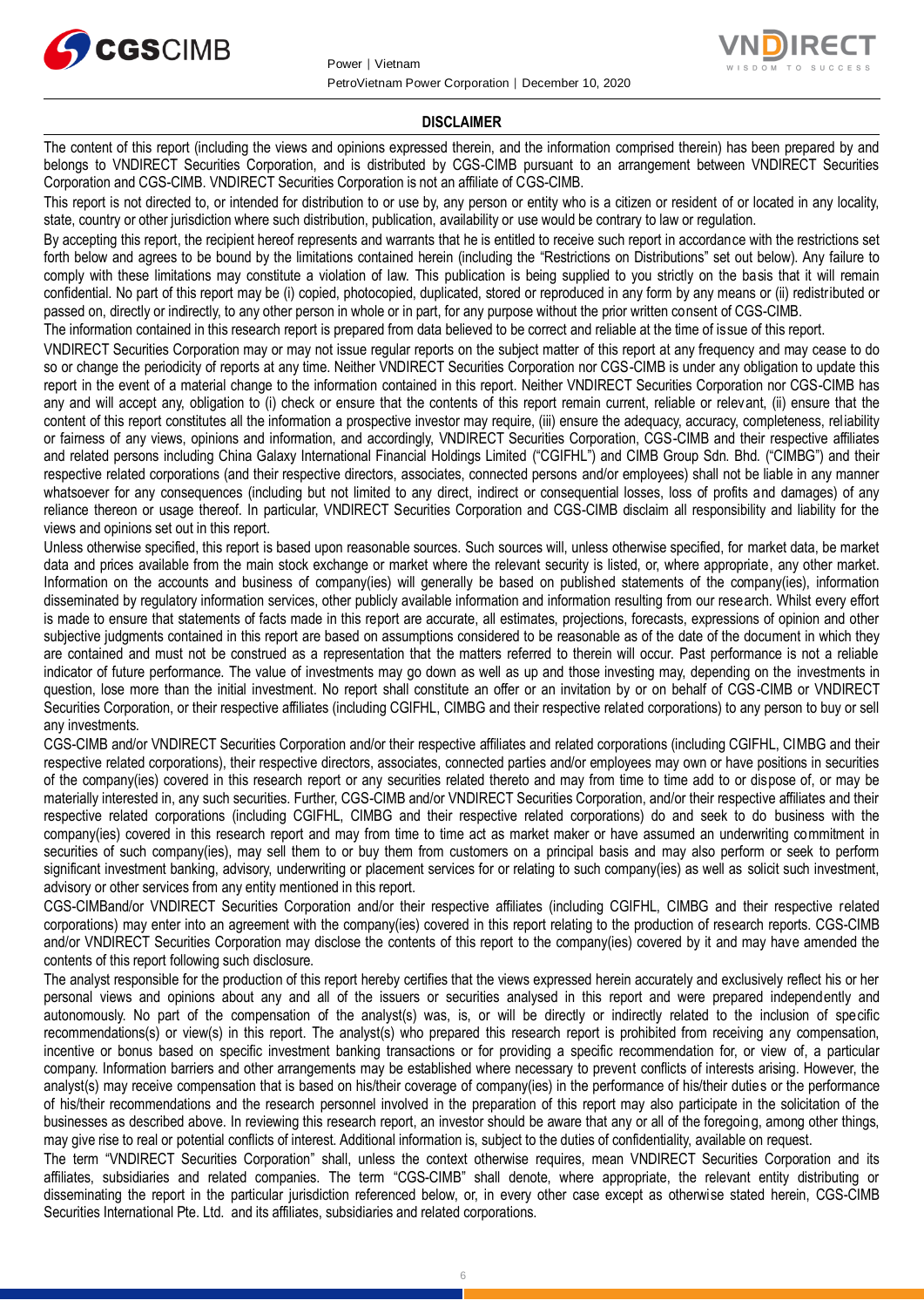



| <b>CGS-CIMB</b> |                                                                                   |                                                                 |
|-----------------|-----------------------------------------------------------------------------------|-----------------------------------------------------------------|
| Country         | <b>CGS-CIMB Entity</b>                                                            | <b>Regulated by</b>                                             |
| Hong Kong       | CGS-CIMB Securities (Hong Kong) Limited                                           | Securities and Futures Commission Hong Kong                     |
| India           | CGS-CIMB Securities (India) Private Limited                                       | Securities and Exchange Board of India (SEBI)                   |
| Indonesia       | PT CGS-CIMB Sekuritas Indonesia                                                   | Financial Services Authority of Indonesia                       |
| Malaysia        | CGS-CIMB Securities Sdn. Bhd. (formerly known<br>as Jupiter Securities Sdn. Bhd.) | Securities Commission Malaysia                                  |
| Singapore       | CGS-CIMB Research Pte. Ltd.                                                       | Monetary Authority of Singapore                                 |
| South Korea     | CGS-CIMB Securities (Hong Kong) Limited,<br>Korea Branch                          | Financial Services Commission and Financial Supervisory Service |
| Thailand        | CGS-CIMB Securities (Thailand) Co. Ltd.                                           | Securities and Exchange Commission Thailand                     |

(i) As of November 30, 2020 VNDIRECT Securities Corporation has a proprietary position in the securities (which may include but not be limited to shares, warrants, call warrants and/or any other derivatives) in the following company or companies covered or recommended in this report: (a) -

(ii) As of December 10, 2020, the analyst(s) who prepared this report, and the associate(s), has / have an interest in the securities (which may include but not be limited to shares, warrants, call warrants and/or any other derivatives) in the following company or companies covered or recommended in this report:

#### (a) -

This report does not purport to contain all the information that a prospective investor may require. CGS-CIMB, VNDIRECT Securities Corporation and their respective affiliates (including CGIFHL, CIMBG and their related corporations) do not make any guarantee, representation or warranty, express or implied, as to the adequacy, accuracy, completeness, reliability or fairness of any such information and opinion contained in this report. None of CGS-CIMB, VNDIRECT Securities Corporation and their respective affiliates and related persons (including CGIFHL, CIMBG and their related corporations) shall be liable in any manner whatsoever for any consequences (including but not limited to any direct, indirect or consequential losses, loss of profits and damages) of any reliance thereon or usage thereof.

This report is general in nature and has been prepared for information purposes only. It is intended for circulation amongst CGS-CIMB's and its affiliates' (including CGIFHL's, CIMBG's and their respective related corporations') clients generally and does not have regard to the specific investment objectives, financial situation and the particular needs of any specific person who may receive this report. The information and opinions in this report are not and should not be construed or considered as an offer, recommendation or solicitation to buy or sell the subject securities, related investments or other financial instruments or any derivative instrument, or any rights pertaining thereto.

Investors are advised to make their own independent evaluation of the information contained in this research report, consider their own individual investment objectives, financial situation and particular needs and consult their own professional and financial advisers as to the legal, business, financial, tax and other aspects before participating in any transaction in respect of the securities of company(ies) covered in this research report. The securities of such company(ies) may not be eligible for sale in all jurisdictions or to all categories of investors.

#### Restrictions on Distributions

**Australia:** Despite anything in this report to the contrary, this research is issued by VNDIRECT Securities Corporation and provided in Australia by CGS-CIMB Securities (Singapore) Pte. Ltd. and CGS-CIMB Securities (Hong Kong) Limited. This research is only available in Australia to persons who are "wholesale clients" (within the meaning of the Corporations Act 2001 (Cth) and is supplied solely for the use of such wholesale clients and shall not be distributed or passed on to any other person. You represent and warrant that if you are in Australia, you are a "wholesale client". This research is of a general nature only and has been prepared without taking into account the objectives, financial situation or needs of the individual recipient. CGS-CIMB Securities (Singapore) Pte. Ltd. and CGS-CIMB Securities (Hong Kong) Limited do not hold, and are not required to hold an Australian financial services license. CGS-CIMB Securities (Singapore) Pte. Ltd. and CGS-CIMB Securities (Hong Kong) Limited rely on "passporting" exemptions for entities appropriately licensed by the Monetary Authority of Singapore (under ASIC Class Order 03/1102) and the Securities and Futures Commission in Hong Kong (under ASIC Class Order 03/1103).

**Canada:** This research report has not been prepared in accordance with the disclosure requirements of Dealer Member Rule 3400 – Research Restrictions and Disclosure Requirements of the Investment Industry Regulatory Organization of Canada. For any research report distributed by CIBC, further disclosures related to CIBC conflicts of interest can be found at https://researchcentral.cibcwm.com.

**China:** For the purpose of this report, the People's Republic of China ("PRC") does not include the Hong Kong Special Administrative Region, the Macau Special Administrative Region or Taiwan. The distributor of this report has not been approved or licensed by the China Securities Regulatory Commission or any other relevant regulatory authority or governmental agency in the PRC. This report contains only marketing information. The distribution of this report is not an offer to buy or sell to any person within or outside PRC or a solicitation to any person within or outside of PRC to buy or sell any instruments described herein. This report is being issued outside the PRC to a limited number of institutional investors and may not be provided to any person other than the original recipient and may not be reproduced or used for any other purpose.

**France:** Only qualified investors within the meaning of French law shall have access to this report. This report shall not be considered as an offer to subscribe to, or used in connection with, any offer for subscription or sale or marketing or direct or indirect distribution of financial instruments and it is not intended as a solicitation for the purchase of any financial instrument.

**Germany:** This report is only directed at persons who are professional investors as defined in sec 31a(2) of the German Securities Trading Act (WpHG). This publication constitutes research of a non-binding nature on the market situation and the investment instruments cited here at the time of the publication of the information.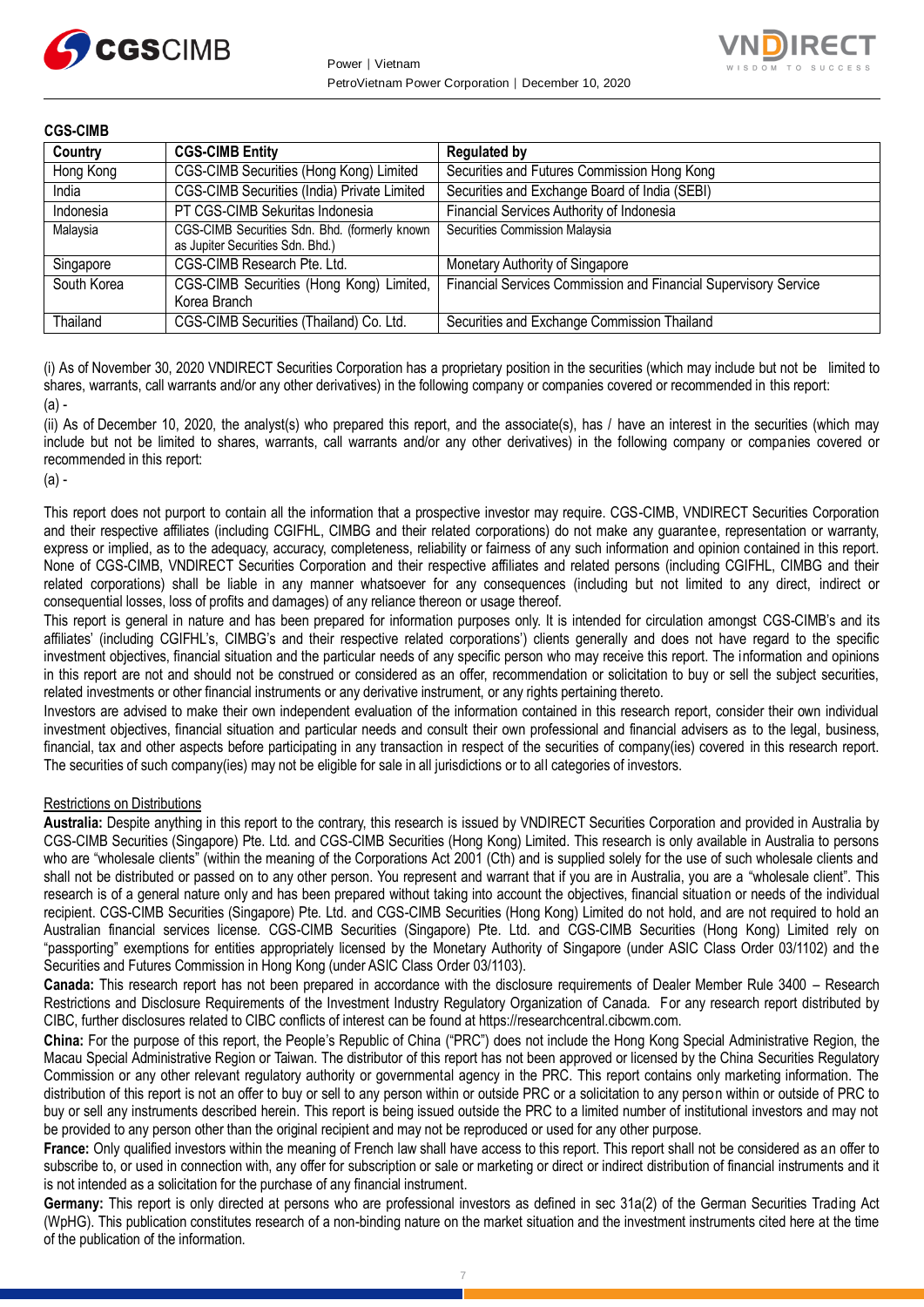



The current prices/yields in this issue are based upon closing prices from Bloomberg as of the day preceding publication. Please note that neither the German Federal Financial Supervisory Agency (BaFin), nor any other supervisory authority exercises any control over the content of this report. **Hong Kong:** This report is issued and distributed in Hong Kong by CGS-CIMB Securities (Hong Kong) Limited ("CHK") which is licensed in Hong Kong by the Securities and Futures Commission for Type 1 (dealing in securities) and Type 4 (advising on securities) activities. Any investors wishing to purchase or otherwise deal in the securities covered in this report should contact the Head of Sales at CGS-CIMB Securities (Hong Kong) Limited. The views and opinions in this research report are our own as of the date hereof and are subject to change. If the Financial Services and Markets Act of the United Kingdom or the rules of the Financial Conduct Authority apply to a recipient, our obligations owed to such recipient therein are unaffected. CHK has no obligation to update its opinion or the information in this research report. CHK does not make a market on other securities mentioned in the report.

#### **India:**

This report is issued by VNDIRECT Securities Corporation and distributed in India by CGS-CIMB Securities (India) Private Limited ("CGS-CIMB India"). CGS-CIMB India is a subsidiary of CGS-CIMB Securities International Pte. Ltd. which in turn is a 50:50 joint venture company of CGIFHL and CIMBG. The details of the members of the group of companies of CGS-CIMB can be found at www.cgs-cimb.com, CGIFHL at www.chinastock.com.hk/en/ACG/ContactUs/index.aspx and CIMBG at www.cimb.com/en/who-we-are.html. CGS-CIMB India is registered with the National Stock Exchange of India Limited and BSE Limited as a trading and clearing member (Merchant Banking Number: INM000012037) under the Securities and Exchange Board of India (Stock Brokers and Sub-Brokers) Regulations, 1992. In accordance with the provisions of Regulation 4(g) of the Securities and Exchange Board of India (Investment Advisers) Regulations, 2013, CGS-CIMB India is not required to seek registration with the Securities and Exchange Board of India ("SEBI") as an Investment Adviser. CGS-CIMB India is registered with SEBI (SEBI Registration Number: INZ000209135) as a Research Analyst (INH000000669) pursuant to the SEBI (Research Analysts) Regulations, 2014 ("Regulations").

This report does not take into account the particular investment objectives, financial situations, or needs of the recipients. It is not intended for and does not deal with prohibitions on investment due to law/jurisdiction issues etc. which may exist for certain persons/entities. Recipients should rely on their own investigations and take their own professional advice before investment.

The report is not a "prospectus" as defined under Indian Law, including the Companies Act, 2013, and is not, and shall not be, approved by, or filed or registered with, any Indian regulator, including any Registrar of Companies in India, SEBI, any Indian stock exchange, or the Reserve Bank of India. No offer, or invitation to offer, or solicitation of subscription with respect to any such securities listed or proposed to be listed in India is being made, or intended to be made, to the public, or to any member or section of the public in India, through or pursuant to this report.

The research analysts, strategists or economists principally responsible for the preparation of this research report are segregated from the other activities of CGS-CIMB India and they have received compensation based upon various factors, including quality, accuracy and value of research, firm profitability or revenues, client feedback and competitive factors. Research analysts', strategists' or economists' compensation is not linked to investment banking or capital markets transactions performed or proposed to be performed by CGS-CIMB India or its affiliates.

CGS-CIMB India does not have actual / beneficial ownership of 1% or more securities of the subject company in this research report, at the end of the month immediately preceding the date of publication of this research report. However, since affiliates of CGS-CIMB India are engaged in the financial services business, they might have in their normal course of business financial interests or actual / beneficial ownership of one per cent or more in various companies including the subject company in this research report.

CGS-CIMB India or its associates, may: (a) from time to time, have long or short position in, and buy or sell the securities of the subject company in this research report; or (b) be engaged in any other transaction involving such securities and earn brokerage or other compensation or act as a market maker in the financial instruments of the subject company in this research report or act as an advisor or lender/borrower to such company or may have any other potential conflict of interests with respect to any recommendation and other related information and opinions.

CGS-CIMB India, its associates and the analyst engaged in preparation of this research report have not received any compensation for investment banking, merchant banking or brokerage services from the subject company mentioned in the research report in the past 12 months.

CGS-CIMB India, its associates and the analyst engaged in preparation of this research report have not managed or co-managed public offering of securities for the subject company mentioned in the research report in the past 12 months. The analyst from CGS-CIMB India engaged in preparation of this research report or his/her relative (a) do not have any financial interests in the subject company mentioned in this research report; (b) do not own 1% or more of the equity securities of the subject company mentioned in the research report as of the last day of the month preceding the publication of the research report; (c) do not have any material conflict of interest at the time of publication of the research report.

**Indonesia:** This report is issued by VNDIRECT Securities Corporation and distributed by PT CGS-CIMB Sekuritas Indonesia ("CGS-CIMB Indonesia"). The views and opinions in this research report are not our own but of VNDIRECT Securities Corporation as of the date hereof and are subject to change. CGS-CIMB Indonesia has no obligation to update the opinion or the information in this research report. This report is for private circulation only to clients of CGS-CIMB Indonesia. Neither this report nor any copy hereof may be distributed in Indonesia or to any Indonesian citizens wherever they are domiciled or to Indonesian residents except in compliance with applicable Indonesian capital market laws and regulations.

This research report is not an offer of securities in Indonesia. The securities referred to in this research report have not been registered with the Financial Services Authority (Otoritas Jasa Keuangan) pursuant to relevant capital market laws and regulations, and may not be offered or sold within the territory of the Republic of Indonesia or to Indonesian citizens through a public offering or in circumstances which constitute an offer within the meaning of the Indonesian capital market law and regulations.

**Ireland:** CGS-CIMB is not an investment firm authorised in the Republic of Ireland and no part of this document should be construed as CGS-CIMB acting as, or otherwise claiming or representing to be, an investment firm authorised in the Republic of Ireland.

**Malaysia:** This report is issued by VNDIRECT Securities Corporation and distributed in Malaysia by CGS-CIMB Securities Sdn. Bhd. (formerly known as Jupiter Securities Sdn. Bhd.) ("CGS-CIMB Malaysia") solely for the benefit of and for the exclusive use of our clients. Recipients of this report are to contact CGS-CIMB Malaysia, at 29th Floor Menara CIMB No. 1 Jalan Stesen Sentral 2, Kuala Lumpur Sentral 50470 Kuala Lumpur, Malaysia, in respect of any matters arising from or in connection with this report. CGS-CIMB Malaysia has no obligation to update, revise or reaffirm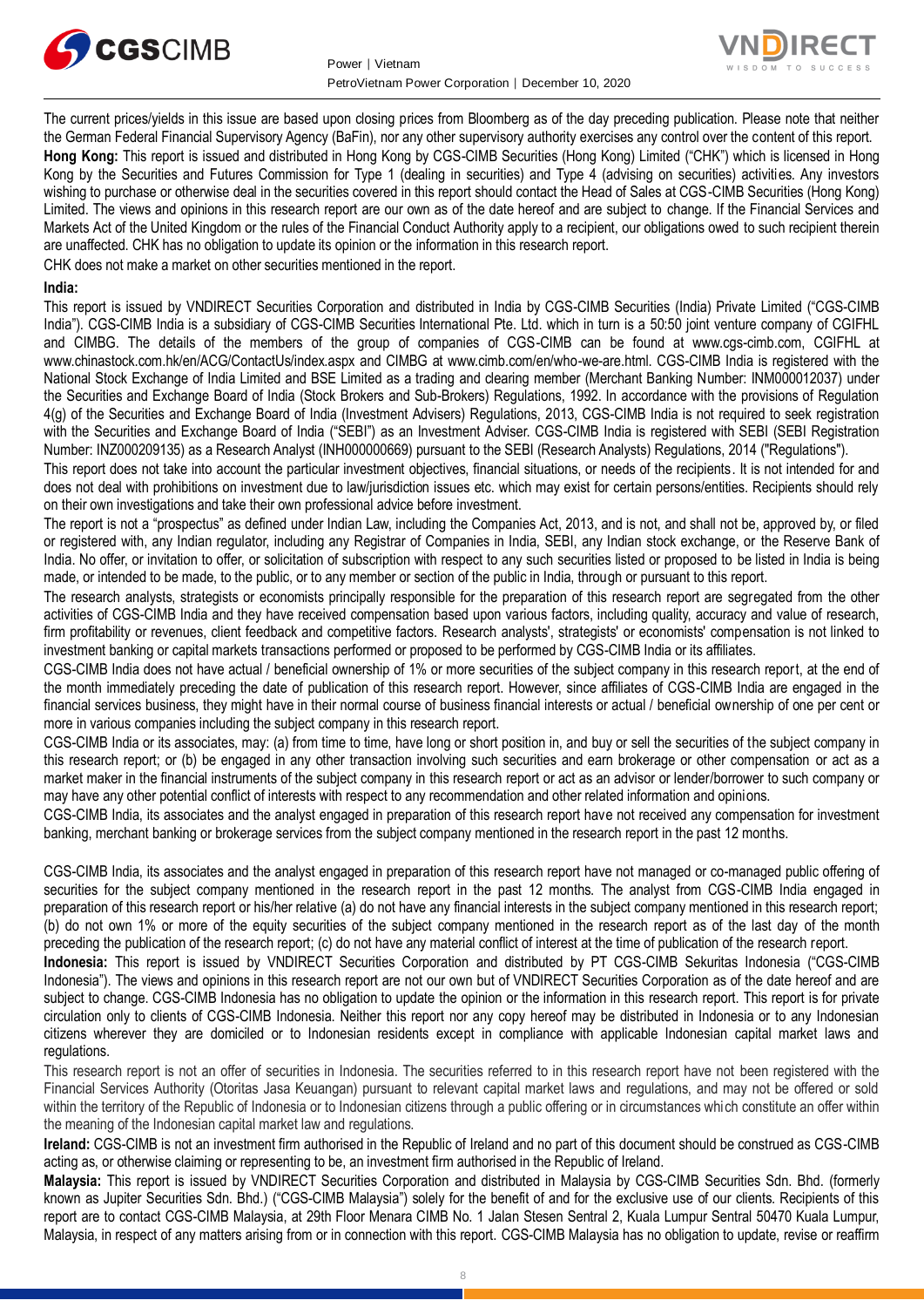



the opinion or the information in this research report after the date of this report.

**New Zealand:** In New Zealand, this report is for distribution only to persons who are wholesale clients pursuant to section 5C of the Financial Advisers Act 2008.

**Singapore:** This report is issued by VNDIRECT Securities Corporation and distributed by CGS-CIMB Research Pte Ltd ("CGS-CIMBR"). CGS-CIMBR is a financial adviser licensed under the Financial Advisers Act, Cap 110 ("FAA") for advising on investment products, by issuing or promulgating research analyses or research reports, whether in electronic, print or other form. Accordingly, CGS-CIMBR is a subject to the applicable rules under the FAA unless it is able to avail itself to any prescribed exemptions.

Recipients of this report are to contact CGS-CIMB Research Pte Ltd, 50 Raffles Place, #16-02 Singapore Land Tower, Singapore in respect of any matters arising from, or in connection with this report. CGS-CIMBR has no obligation to update the opinion or the information in this research report. This publication is strictly confidential and is for private circulation only. If you have not been sent this report by CGS-CIMBR directly, you may not rely, use or disclose to anyone else this report or its contents.

If the recipient of this research report is not an accredited investor, expert investor or institutional investor, CGS-CIMBR accepts legal responsibility for the contents of the report without any disclaimer limiting or otherwise curtailing such legal responsibility. If the recipient is an accredited investor, expert investor or institutional investor, the recipient is deemed to acknowledge that CGS-CIMBR is exempt from certain requirements under the FAA and its attendant regulations, and as such, is exempt from complying with the following:

(a) Section 25 of the FAA (obligation to disclose product information);

(b) Section 27 (duty not to make recommendation with respect to any investment product without having a reasonable basis where you may be reasonably expected to rely on the recommendation) of the FAA;

(c) MAS Notice on Information to Clients and Product Information Disclosure [Notice No. FAA-N03];

(d) MAS Notice on Recommendation on Investment Products [Notice No. FAA-N16];

(e) Section 36 (obligation on disclosure of interest in securities), and

(f) any other laws, regulations, notices, directive, guidelines, circulars and practice notes which are relates to the above, to the extent permitted by applicable laws, as may be amended from time to time, and any other laws, regulations, notices, directive, guidelines, circulars, and practice notes as we may notify you from time to time. In addition, the recipient who is an accredited investor, expert investor or institutional investor acknowledges that a CGS-CIMBR is exempt from Section 27 of the FAA, the recipient will also not be able to file a civil claim against CGS-CIMBR for any loss or damage arising from the recipient's reliance on any recommendation made by CGS-CIMBR which would otherwise be a right that is available to the recipient under Section 27 of the FAA, the recipient will also not be able to file a civil claim against CGS-CIMBR for any loss or damage arising from the recipient's reliance on any recommendation made by CGS-CIMBR which would otherwise be a right that is available to the recipient under Section 27 of the FAA.

CGS-CIMBR, its affiliates and related corporations, their directors, associates, connected parties and/or employees may own or have positions in securities of the company(ies) covered in this research report or any securities related thereto and may from time to time add to or dispose of, or may be materially interested in, any such securities. Further, CGS-CIMBR, its affiliates and its related corporations do and seek to do business with the company(ies) covered in this research report and may from time to time act as market maker or have assumed an underwriting commitment in securities of such company(ies), may sell them to or buy them from customers on a principal basis and may also perform or seek to perform significant investment banking, advisory, underwriting or placement services for or relating to such company(ies) as well as solicit such investment, advisory or other services from any entity mentioned in this report.

As of December 10, 2020,, CGS-CIMBR does not have a proprietary position in the recommended securities in this report.

CGS-CIMBR does not make a market on the securities mentioned in the report.

**South Korea:** This report is issued by VNDIRECT Securities Corporation and distributed in South Korea by CGS-CIMB Securities (Hong Kong) Limited, Korea Branch ("CGS-CIMB Korea") which is licensed as a cash equity broker, and regulated by the Financial Services Commission and Financial Supervisory Service of Korea. In South Korea, this report is for distribution only to professional investors under Article 9(5) of the Financial Investment Services and Capital Market Act of Korea ("FSCMA").

**Spain:** This document is a research report and it is addressed to institutional investors only. The research report is of a general nature and not personalised and does not constitute investment advice so, as the case may be, the recipient must seek proper advice before adopting any investment decision. This document does not constitute a public offering of securities.

CGS-CIMB is not registered with the Spanish Comision Nacional del Mercado de Valores to provide investment services.

**Sweden:** This report contains only marketing information and has not been approved by the Swedish Financial Supervisory Authority. The distribution of this report is not an offer to sell to any person in Sweden or a solicitation to any person in Sweden to buy any instruments described herein and may not be forwarded to the public in Sweden.

**Switzerland:** This report has not been prepared in accordance with the recognized self-regulatory minimal standards for research reports of banks issued by the Swiss Bankers' Association (Directives on the Independence of Financial Research).

**Thailand:** This report is issued by VNDIRECT Securities Corporation and distributed by CGS-CIMB Securities (Thailand) Co. Ltd. ("CGS-CIMB Thailand") based upon sources believed to be reliable (but their accuracy, completeness or correctness is not guaranteed). The statements or expressions of opinion herein were arrived at after due and careful consideration for use as information for investment. Such opinions are subject to change without notice and CGS-CIMB Thailand has no obligation to update the opinion or the information in this research report.

CGS-CIMB Thailand may act or acts as Market Maker, and issuer and offerer of Derivative Warrants and Structured Note which may have the following securities as its underlying securities. Investors should carefully read and study the details of the derivative warrants in the prospectus before making investment decisions.

AAV, ADVANC, AEONTS, AMATA, AOT, AWC, BANPU, BBL, BCH, BCP, BCPG, BDMS, BEC, BEM, BGC, BGRIM, BH, BJC, BPP, BTS, CBG, CENTEL, CHG, CK, CKP, COM7, CPALL, CPF, CPN, DELTA, DTAC, EA, EGCO, EPG, ERW, ESSO, GFPT, GLOBAL, GPSC, GULF, GUNKUL, HANA, HMPRO, INTUCH, IRPC, IVL, JAS, JMT, KBANK, KCE, KKP, KTB, KTC, LH, MAJOR, MBK, MEGA, MINT, MTC, ORI, OSP, PLANB, PRM, PSH, PSL, PTG, PTT, PTTEP, PTTGC, QH, RATCH, RS, SAWAD, SCB, SCC, SGP, SPALI, SPRC, STA, STEC, STPI, SUPER, TASCO, TCAP,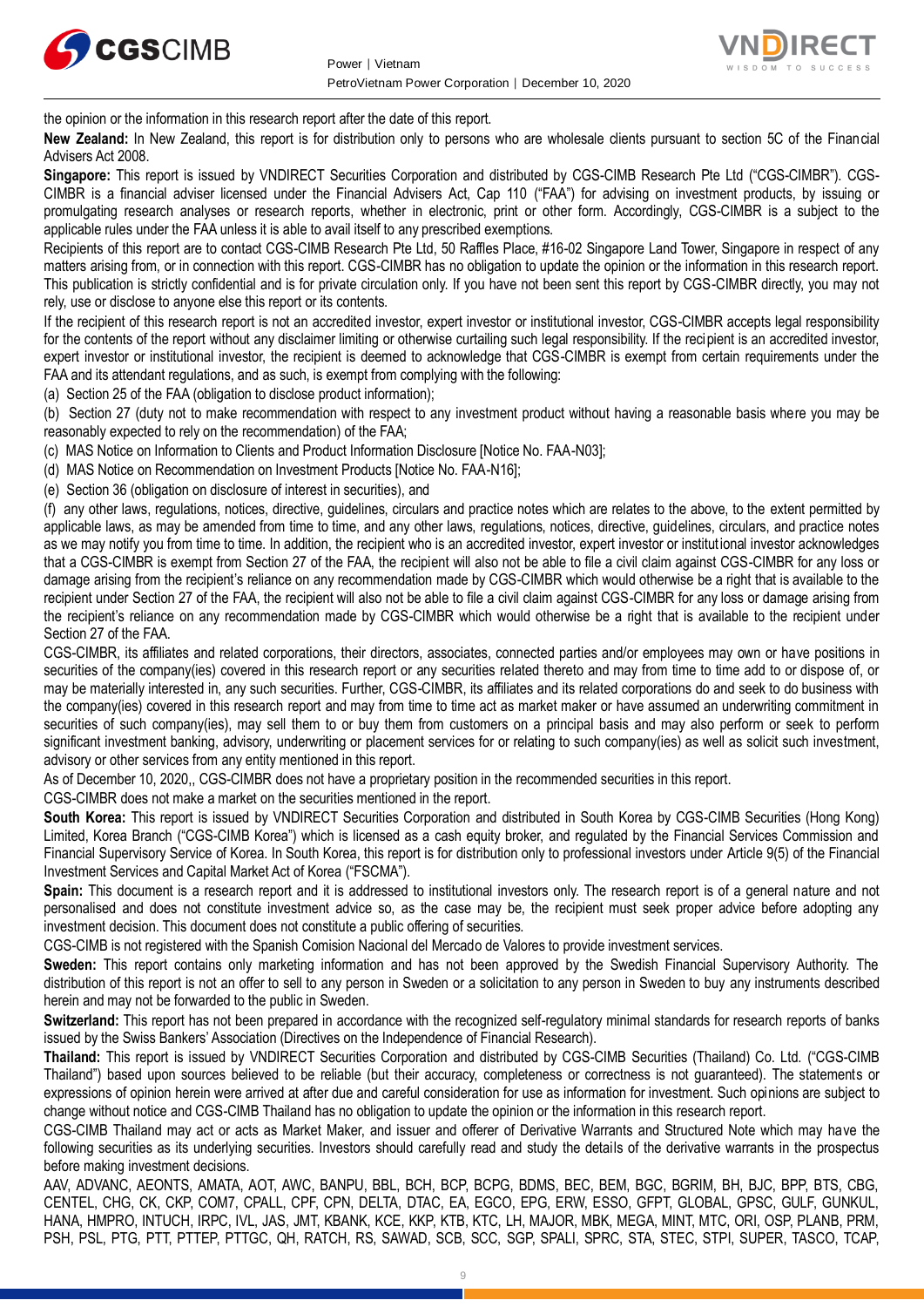



### THAI, THANI, THG, TISCO, TKN, TMB, TOA, TOP, TPIPP, TQM, TRUE, TTW, TU, VGI, WHA, BEAUTY, JMART, LPN, SISB, WORK. **Corporate Governance Report:**

The disclosure of the survey result of the Thai Institute of Directors Association ("IOD") regarding corporate governance is made pursuant to the policy of the Office of the Securities and Exchange Commission. The survey of the IOD is based on the information of a company listed on the Stock Exchange of Thailand and the Market for Alternative Investment disclosed to the public and able to be accessed by a general public investor. The result, therefore, is from the perspective of a third party. It is not an evaluation of operation and is not based on inside information.

The survey result is as of the date appearing in the Corporate Governance Report of Thai Listed Companies. As a result, the survey result may be changed after that date. CGS-CIMB Thailand does not confirm nor certify the accuracy of such survey result.

| <b>Score</b><br>Range: | م م<br>ററ<br>JU<br>טע | or<br>80<br>vũ | 70<br>$\overline{\phantom{a}}$<br>. . | $-$<br>/U or<br>Below | Result<br><b>VAV</b><br><b>NC</b><br>יווכ |
|------------------------|-----------------------|----------------|---------------------------------------|-----------------------|-------------------------------------------|
| De:<br>scription.      | Lyonllon'<br>LAUGHUIL | 000خ<br>Verv   | 000ئ                                  | N/A                   |                                           |

**United Arab Emirates:** The distributor of this report has not been approved or licensed by the UAE Central Bank or any other relevant licensing authorities or governmental agencies in the United Arab Emirates. This report is strictly private and confidential and has not been reviewed by, deposited or registered with UAE Central Bank or any other licensing authority or governmental agencies in the United Arab Emirates. This report is being issued outside the United Arab Emirates to a limited number of institutional investors and must not be provided to any person other than the original recipient and may not be reproduced or used for any other purpose. Further, the information contained in this report is not intended to lead to the sale of investments under any subscription agreement or the conclusion of any other contract of whatsoever nature within the territory of the United Arab Emirates.

**United Kingdom and European Economic Area (EEA):** In the United Kingdom and European Economic Area, this material is also being distributed by CGS-CIMB Securities (UK) Limited ("CGS-CIMB UK"). CGS-CIMB UK is authorized and regulated by the Financial Conduct Authority and its registered office is at 27 Knightsbridge, London, SW1X7YB. The material distributed by CGS-CIMB UK has been prepared in accordance with CGS-CIMB's policies for managing conflicts of interest arising as a result of publication and distribution of this material. This material is for distribution only to, and is solely directed at, selected persons on the basis that those persons: (a) are eligible counterparties and professional clients of CGS-CIMB UK; (b) have professional experience in matters relating to investments falling within Article 19(5) of the Financial Services and Markets Act 2000 (Financial Promotion) Order 2005 (as amended, the "Order"), (c) fall within Article 49(2)(a) to (d) ("high net worth companies, unincorporated associations etc") of the Order; (d) are outside the United Kingdom subject to relevant regulation in each jurisdiction, material(all such persons together being referred to as "relevant persons"). This material is directed only at relevant persons and must not be acted on or relied on by persons who are not relevant persons. Any investment or investment activity to which this material relates is available only to relevant persons and will be engaged in only with relevant persons.

This material is categorised as non-independent for the purposes of CGS-CIMB UK and therefore does not provide an impartial or objective assessment of the subject matter and does not constitute independent research. Consequently, this material has not been prepared in accordance with legal requirements designed to promote the independence of research and will not be subject to any prohibition on dealing ahead of the dissemination of research. Therefore, this material is considered a marketing communication.

**United States:** This research report is issued by VNDIRECT Securities Corporation and distributed in the United States of America by CGS-CIMB Securities (USA) Inc, a U.S. registered broker-dealer and an affiliate of CGS-CIMB Securities Sdn. Bhd. (formerly known as Jupiter Securities Sdn. Bhd.), CGS-CIMB Research Pte Ltd, PT CGS-CIMB Sekuritas Indonesia, CGS-CIMB Securities (Thailand) Co. Ltd, CGS-CIMB Securities (Hong Kong) Limited and CGS-CIMB Securities (India) Private Limited, and is distributed solely to persons who qualify as "U.S. Institutional Investors" as defined in Rule 15a-6 under the Securities and Exchange Act of 1934. This communication is only for Institutional Investors whose ordinary business activities involve investing in shares, bonds, and associated securities and/or derivative securities and who have professional experience in such investments. Any person who is not a U.S. Institutional Investor or Major Institutional Investor must not rely on this communication. The delivery of this research report to any person in the United States of America is not a recommendation to effect any transactions in the securities discussed herein, or an endorsement of any opinion expressed herein. CGS-CIMB Securities (USA) Inc, is a FINRA/SIPC member and takes responsibility for the content of this report. For further information or to place an order in any of the above-mentioned securities please contact a registered representative of CGS-CIMB Securities (USA) Inc.

CGS-CIMB Securities (USA) Inc. does not make a market on other securities mentioned in the report.

CGS-CIMB Securities (USA) Inc. has not managed or co-managed a public offering of any of the securities mentioned in the past 12 months.

CGS-CIMB Securities (USA) Inc. has not received compensation for investment banking services from any of the company mentioned in the past 12 months.

CGS-CIMB Securities (USA) Inc. neither expects to receive nor intends to seek compensation for investment banking services from any of the company mentioned within the next 3 months.

**United States Third-Party Disclaimer:** If this report is distributed in the United States of America by Raymond James & Associates, Inc ("RJA"), this report is third-party research prepared for and distributed in the United States of America by RJA pursuant to an arrangement between RJA and CGS-CIMB Securities International Pte. Ltd. ("CGS-CIMB"). CGS-CIMB is not an affiliate of RJA. This report is distributed solely to persons who qualify as "U.S. Institutional Investors" or as "Major U.S. Institutional Investors" as defined in Rule 15a-6 under the Securities and Exchange Act of 1934, as amended. This communication is only for U.S. Institutional Investors or Major U.S. Institutional Investor whose ordinary business activities involve investing in shares, bonds, and associated securities and/or derivative securities and who have professional experience in such investments. Any person who is not a U.S. Institutional Investor or Major U.S. Institutional Investor must not rely on this communication. The delivery of this report to any person in the U.S. is not a recommendation to effect any transactions in the securities discussed herein, or an endorsement of any opinion expressed herein. If you are receiving this report in the U.S from RJA, a FINRA/SIPC member, it takes responsibility for the content of this report. For further information or to place an order in any of the above-mentioned securities please contact a registered representative of CGS-CIMB Securities (USA) Inc. or RJA.<https://raymondjames.com/InternationalEquityDisclosures>

**Other jurisdictions:** In any other jurisdictions, except if otherwise restricted by laws or regulations, this report is only for distribution to professional,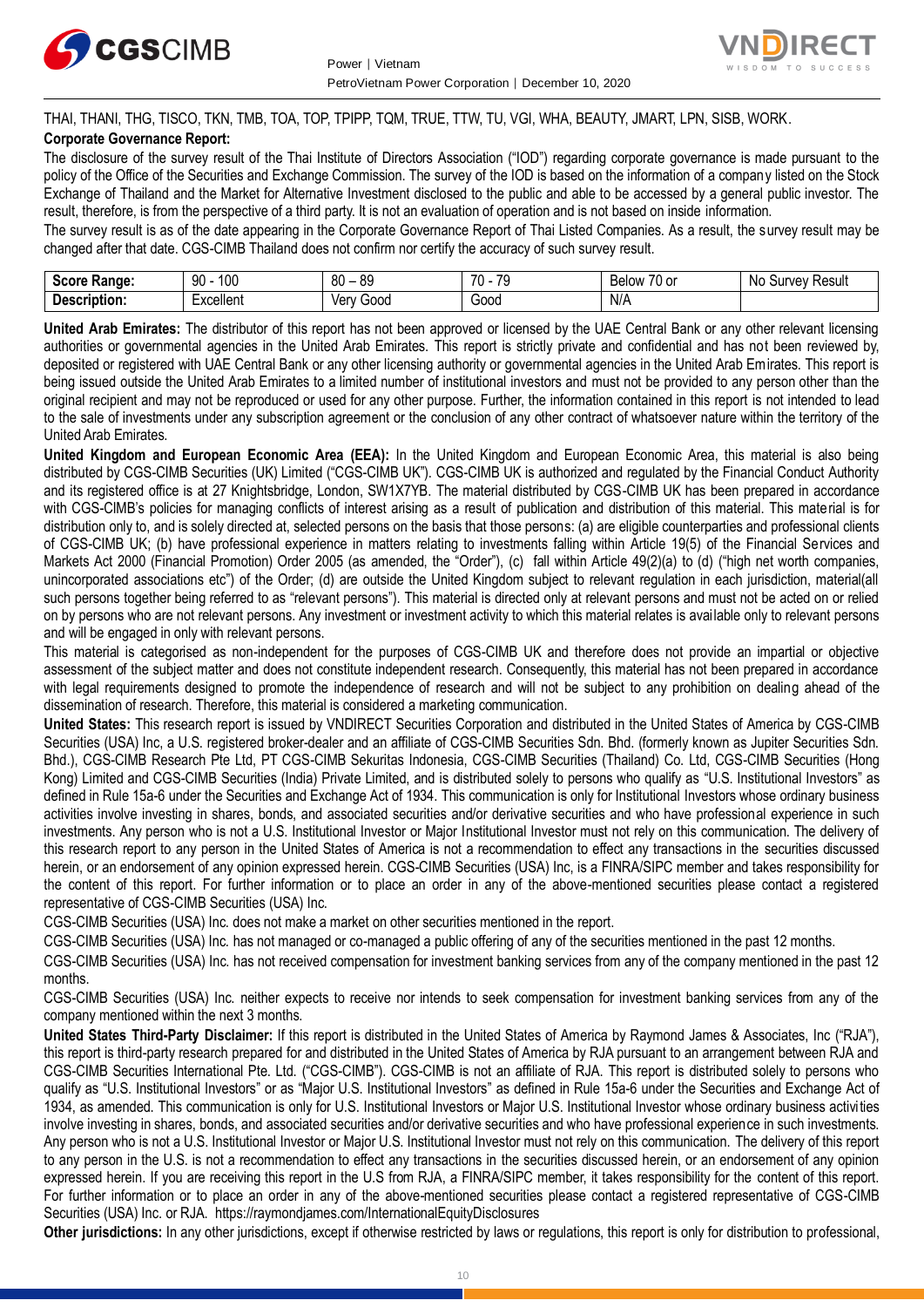

Power │ Vietnam PetroVietnam Power Corporation │ December 10, 2020



# institutional or sophisticated investors as defined in the laws and regulations of such jurisdictions. PetroVietnam Power Corporation | I<br>| Stitutional or sophisticated investors as defined in the laws and regulations of such ju<br>| Distribution of stock ratings and investment banking clients for quarter ended on 30 September

| institutional or sophisticated investors as defined in the laws and regulations of such jurisdictions. |                         |                                |  |  |  |  |
|--------------------------------------------------------------------------------------------------------|-------------------------|--------------------------------|--|--|--|--|
| Distribution of stock ratings and investment banking clients for quarter ended on 30 September 2020    |                         |                                |  |  |  |  |
| 795 companies under coverage for quarter ended on 30 September 2020                                    |                         |                                |  |  |  |  |
|                                                                                                        | Rating Distribution (%) | Investment Banking clients (%) |  |  |  |  |
| Add                                                                                                    | 63.0%                   | 0.5%                           |  |  |  |  |
| Hold                                                                                                   | 25.2%                   | 0.1%                           |  |  |  |  |
| Reduce                                                                                                 | 11.8%                   | በ 3%                           |  |  |  |  |

### **Spitzer Chart for stock being researched ( 2 year data )**

## **PetroVietnam Power Corporation (POW VN)** Price Close  $\blacksquare$ 20,000 ns & Target Price  $\frac{33}{33}$ <br> $\frac{33}{33}$ <br> $\frac{33}{33}$ <br> $\frac{33}{33}$ <br> $\frac{33}{33}$ <br> $\frac{33}{33}$ <br> $\frac{33}{33}$ <br> $\frac{33}{33}$ <br> $\frac{33}{33}$ <br> $\frac{33}{33}$ <br> $\frac{33}{33}$ <br> $\frac{33}{33}$ <br> $\frac{33}{33}$ 18,000 16,000 14,000 12,000 10,000 8,000 Add **Hold Reduce Reduce Not Rated** Reduce Not Rated Reduce Not Rated Reduce **Not Rated** Mar-18 Aug-18 Feb-19 Jul-19 Jan-20 Jun-20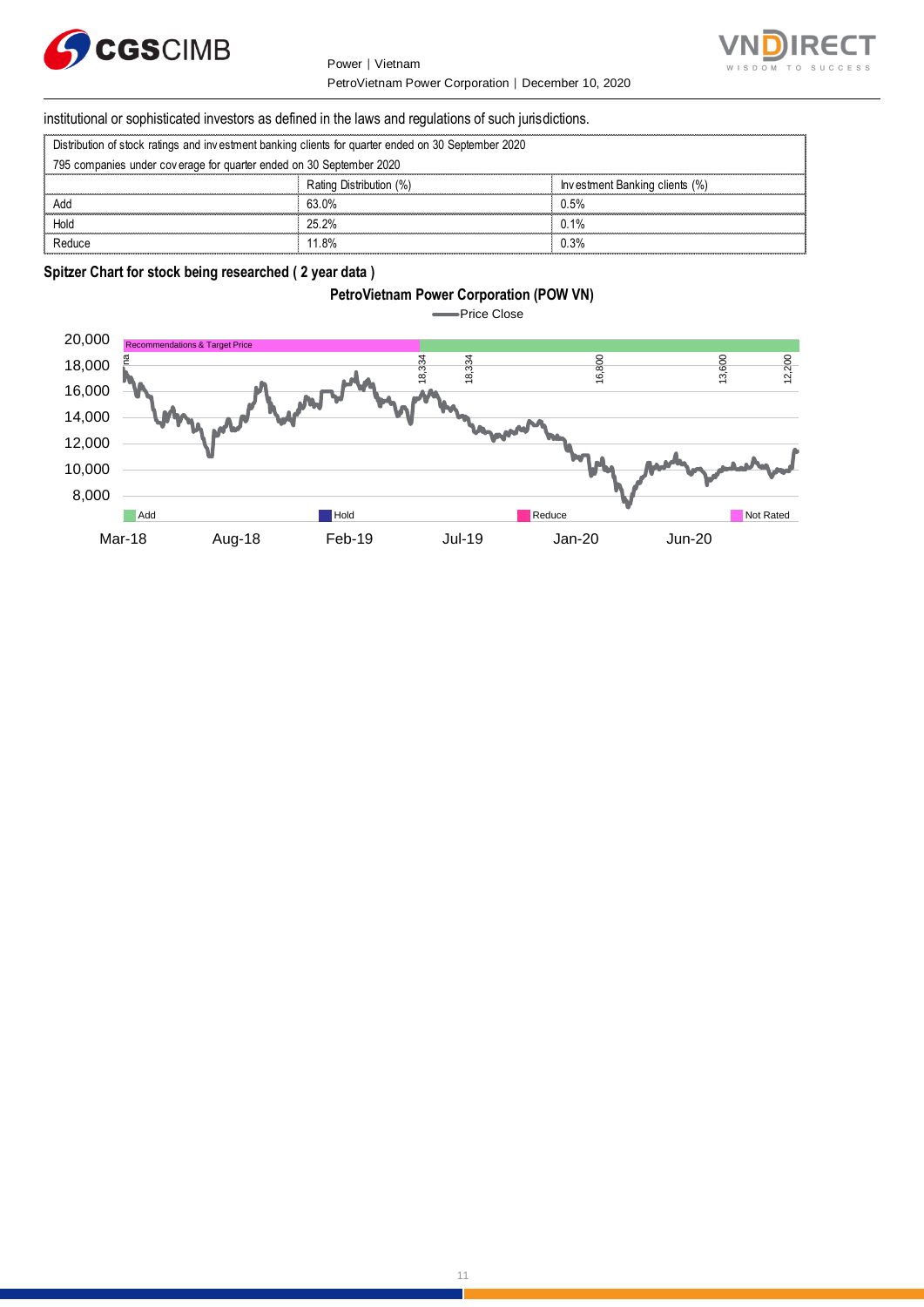



#### **Corporate Governance Report of Thai Listed Companies (CGR). CG Rating by the Thai Institute of Directors Association (Thai IOD) in 2019, Anti-Corruption 2019**

**ADVANC** – Excellent, Certified, **AEONTS** – Good, n/a, **AH** – Very Good, n/a, **AMATA** – Excellent, Declared, **ANAN** – Excellent, Declared, **AOT** – Excellent, n/a, **AP** – Excellent, Certified, **ASP** – Very Good, Certified, **BAM** – not available, n/a, **BANPU** – Excellent, Certified, **BAY** – Excellent, Certified, **BBL** – Very Good, Certified, **BCH** – Good, Certified, **BCP** - Excellent, Certified, **BCPG** – Excellent, Certified, **BDMS** – Very Good, n/a, **BEAUTY** – Good, n/a, **BEC** – Very Good, n/a, **BGRIM** – Very Good, Declared, **BH** - Good, n/a, **BJC** – Very Good, n/a, **BJCHI** – Very Good, Certified, **BLA** – Very Good, Certified, **BPP** – Very Good, Declared, **BR** - Good, n/a, **BTS** - Excellent, Certified, **CBG** – Very Good, n/a, **CCET** – Good, n/a, **CENTEL** – Very Good, Certified, **CHAYO** - Good, n/a, **CHG** – Very Good, Declared, **CK** – Excellent, n/a, **COL** – Excellent, Declared, **CPALL** – Excellent, Certified, **CPF** – Excellent, Certified, **CPN** - Excellent, Certified, **CPNREIT** – not available, n/a, **CRC** – not available, n/a, **DELTA** - Excellent, Declared, **DEMCO** – Excellent, Certified, **DDD** – Very Good, n/a, **DIF** – not available, n/a, **DREIT** – not available, n/a, **DTAC** – Excellent, Certified, **EA** – Excellent, n/a, **ECL** – Very Good, Certified, **EGCO** - Excellent, Certified, **EPG** – Very Good, n/a, **ERW** – Very Good, n/a, **GFPT** - Excellent, Certified, **GGC** – Excellent, Certified, **GLOBAL** – Very Good, n/a, **GLOW** – Very Good, Certified, **GPSC** – Excellent, Certified, **GULF** – Very Good, n/a, **GUNKUL** – Excellent, Certified, **HANA** - Excellent, Certified, **HMPRO** - Excellent, Certified, **HUMAN** – Good, n/a, **ICHI** – Excellent, Declared, **III** – Excellent, n/a, **INTUCH** - Excellent, Certified, **IRPC** – Excellent, Certified, **ITD** – Very Good, n/a, **IVL** - Excellent, Certified, **JASIF** – not available, n/a, **BJC** – Very Good, n/a, **JMT** – Very Good, n/a, **KBANK** - Excellent, Certified, **KCE** - Excellent, Certified, **KKP** – Excellent, Certified, **KSL** – Excellent, Certified, **KTB** - Excellent, Certified, **KTC** – Excellent, Certified, **LH** - Excellent, n/a, **LPN** – Excellent, Certified, **M** – Very Good, Certified, **MACO** – Very Good, n/a, **MAJOR** – Very Good, n/a, **MAKRO** – Excellent, Certified, **MALEE** – Excellent, Certified, **MC** – Excellent, Certified, **MCOT** – Excellent, Certified, **MEGA** – Very Good, n/a, **MINT** - Excellent, Certified, **MK** – Very Good, n/a, **MTC** – Excellent, n/a, **NETBAY** – Very Good, n/a, **OSP** – Very Good, n/a, **PLANB** – Excellent, Certified, **PLAT** – Very Good, Certified, **PR9** – Excellent, n/a, **PSH** – Excellent, Certified, **PSTC** – Very Good, Certified, **PTT** - Excellent, Certified, **PTTEP** - Excellent, Certified, **PTTGC** - Excellent, Certified, **QH** – Excellent, Certified, **RATCH** – Excellent, Certified, **ROBINS** – Excellent, Certified, **RS** – Excellent, n/a, **RSP** – not available, n/a, **S** – Excellent, n/a, **SAPPE** – Very Good, Declared, **SAT** – Excellent, Certified, **SAWAD** – Very Good, n/a, **SC** – Excellent, Certified, **SCB** - Excellent, Certified, **SCC** – Excellent, Certified, **SCN** – Excellent, Certified, **SF** – Good, n/a, **SHR** – not available, n/a, **SIRI** – Very Good, Certified, **SPA** - Good, n/a, **SPALI** - Excellent, n/a, **SPRC** – Excellent, Certified, **STA** – Very Good, Certified, **STEC** – Excellent, n/a, **SVI** – Excellent, Certified, **SYNEX** – Excellent, Certified, **TASCO** – Excellent, Certified, **TCAP** – Excellent, Certified, **THANI** – Excellent, Certified, **TIPCO** – Very Good, Certified, **TISCO** - Excellent, Certified, **TKN** – Very Good, n/a, **TMB** - Excellent, Certified, **TNR** – Very Good, Certified, **TOP** - Excellent, Certified, **TPCH** – Good, n/a, **TPIPP** – Good, n/a, **TRUE** – Excellent, Certified, **TU** – Excellent, Certified, **TVO** – Excellent, Declared, **UNIQ** – not available, n/a, **VGI** – Excellent, Certified, **WHA** – Excellent, Certified, **WHART** – not available, n/a, **WICE** – Excellent, Certified, **WORK** – Good, n/a.

1 CG Score 2019 from Thai Institute of Directors Association (IOD)

2 AGM Level 2018 from Thai Investors Association

3 Companies participating in Thailand's Private Sector Collective Action Coalition Against Corruption programme (Thai CAC) under Thai Institute of Directors (as of November 30, 2018) are categorised into:

companies that have declared their intention to join CAC, and companies certified by CAC.

4 [The Stock Exchange of Thailand : the record of listed companies with corporate sustainable development "Thai sustainability Investment 2018" included:](http://www.set.or.th/sustainable_dev/en/sr/sri/tsi_p1.html)

SET and mai listed companies passed the assessment conducted by the Stock Exchange of Thailand: THSI (SET) and THSI (mai)

SET listed companies passed the assessment conducted by the Dow Jones Sustainability Indices (DJSI)

#### **RECOMMENDATION FRAMEWORK**

| <b>Stock Ratings</b>                                                                                                                                                                                                                                              | Definition:                                                                                                                     |  |  |  |
|-------------------------------------------------------------------------------------------------------------------------------------------------------------------------------------------------------------------------------------------------------------------|---------------------------------------------------------------------------------------------------------------------------------|--|--|--|
| Add                                                                                                                                                                                                                                                               | The stock's total return is expected to reach 15% or higher over the next 12 months.                                            |  |  |  |
| Hold                                                                                                                                                                                                                                                              | The stock's total return is expected to be between negative 10% and positive 15% over the next 12 months.                       |  |  |  |
| Reduce                                                                                                                                                                                                                                                            | The stock's total return is expected to fall below negative 10% over the next 12 months.                                        |  |  |  |
| The total expected return of a stock is defined as the sum of the:(i) percentage difference between the target price and the current price and (ii)<br>the forward net dividend yields of the stock. Stock price targets have an investment horizon of 12 months. |                                                                                                                                 |  |  |  |
| <b>Sector Ratings</b>                                                                                                                                                                                                                                             | Definition:                                                                                                                     |  |  |  |
| Overweight                                                                                                                                                                                                                                                        | An Overweight rating means stocks in the sector have, on a market cap-weighted basis, a positive absolute<br>recommendation.    |  |  |  |
| Neutral                                                                                                                                                                                                                                                           | A Neutral rating means stocks in the sector have, on a market cap-weighted basis, a neutral absolute recommendation.            |  |  |  |
| Underweight                                                                                                                                                                                                                                                       | An Underweight rating means stocks in the sector have, on a market cap-weighted basis, a negative absolute<br>recommendation.   |  |  |  |
| <b>Country Ratings</b>                                                                                                                                                                                                                                            | Definition:                                                                                                                     |  |  |  |
| Overweight                                                                                                                                                                                                                                                        | An Overweight rating means investors should be positioned with an above-market weight in this country relative to<br>benchmark. |  |  |  |
| <b>Neutral</b>                                                                                                                                                                                                                                                    | A Neutral rating means investors should be positioned with a neutral weight in this country relative to benchmark.              |  |  |  |
| Underweight                                                                                                                                                                                                                                                       | An Underweight rating means investors should be positioned with a below-market weight in this country relative to<br>benchmark. |  |  |  |

#### **Hien Tran Khanh – Deputy Head of Research** Email[: hien.trankhanh@vndirect.com.vn](mailto:hien.trankhanh@vndirect.com.vn)

**Mai PHAM – Senior Analyst**

Email[: mai.phamle@vndirect.com.vn](mailto:mai.phamle@vndirect.com.vn)